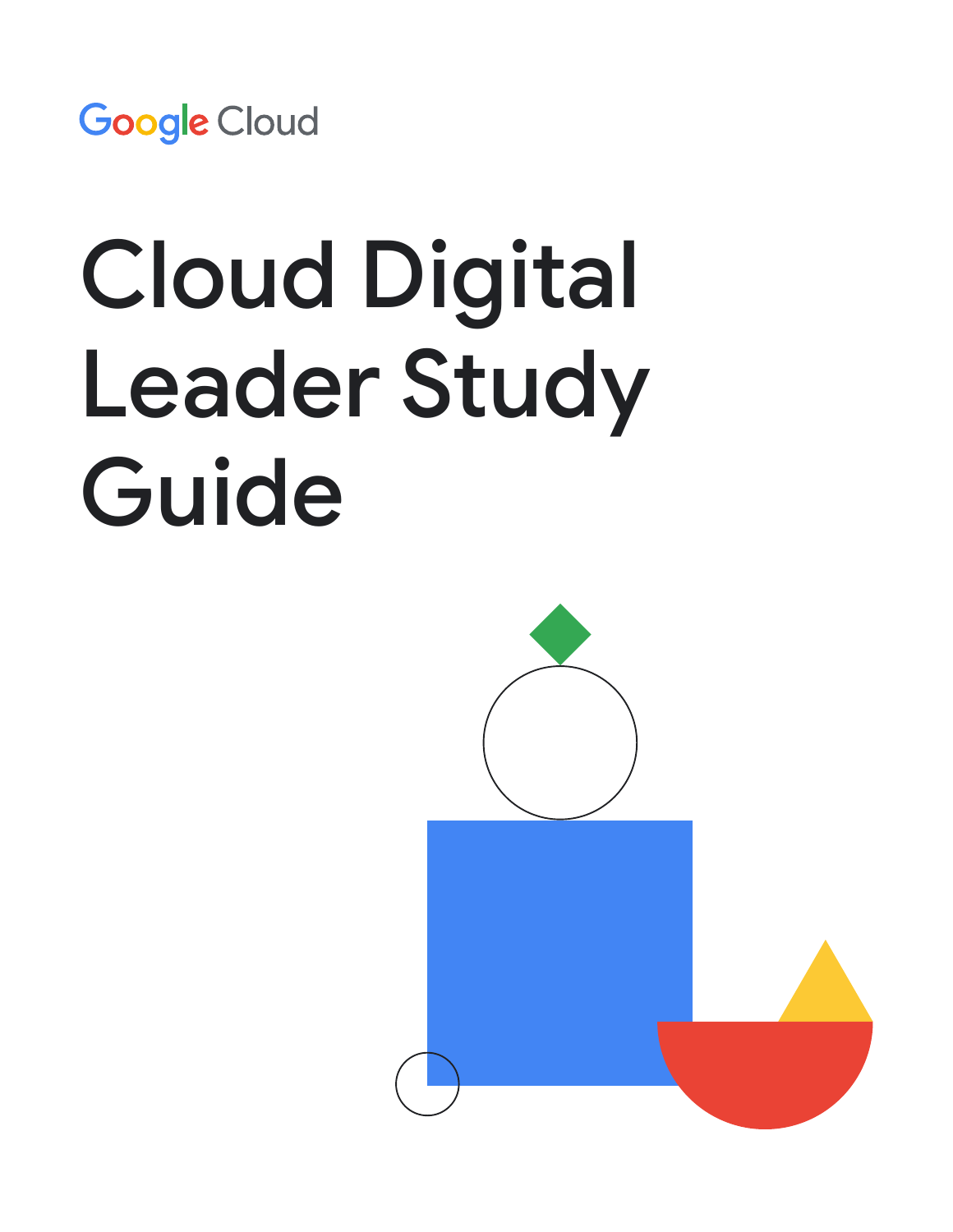## Introduction

The Google Cloud Digital Leader training and exam are intended for tech-adjacent individuals who want to demonstrate an overall knowledge of cloud technology concepts and Google Cloud.

The exam validates a candidate's ability to complete the following course objectives:

- Recall fundamental cloud terminology
- Identify Google Cloud products and solutions that support digital transformation
- Explain how cloud technology and data can be leveraged to innovate within organizations
- Explain infrastructure and application modernization with Google Cloud
- Describe contributing factors to the success of cloud operations and security

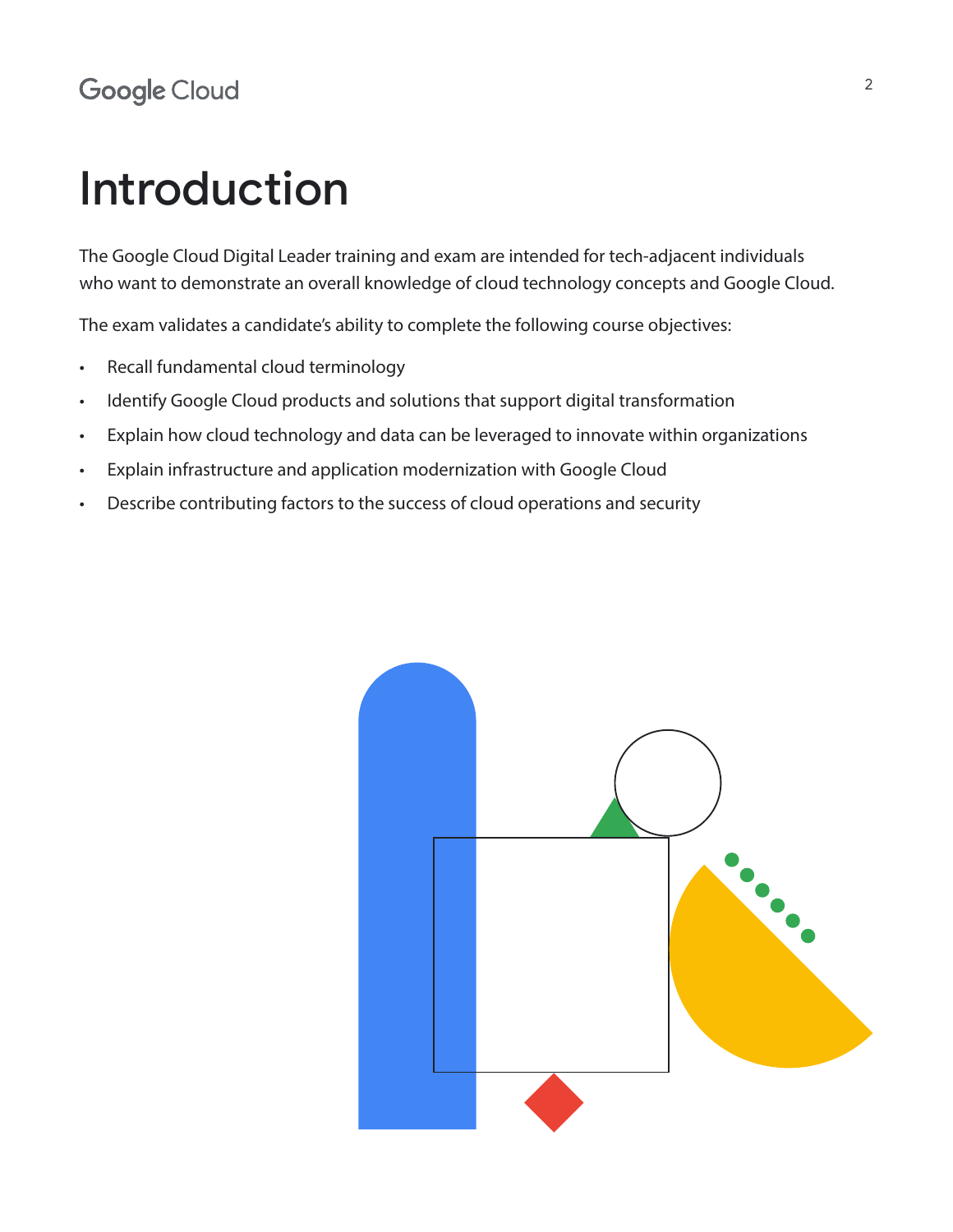

## Learn more about the exam

A Cloud Digital Leader can distinguish and evaluate the various capabilities of Google Cloud core products and services and how they can be used to achieve desired business goals. A Cloud Digital Leader is well-versed in fundamental cloud concepts and can demonstrate a broad application of cloud computing knowledge in a variety of applications.

The Cloud Digital Leader exam is job-role independent. The exam assesses the knowledge and skills of any individuals who want (or are required to) understand the purpose and application of Google Cloud products.

The Cloud Digital Leader exam assesses knowledge in four areas:

- General cloud knowledge (approximately 10% of the exam)
- Innovating with data and Google Cloud (approximately 30% of the exam)
- Modernizing infrastructure and applications with Google Cloud (approximately 30% of the exam)
- Understanding Google Cloud security and operations (approximately 30% of the exam)

Sign up for the Cloud Digital Leader Learning Path via [Google Cloud Skills Boost](https://www.cloudskillsboost.google/paths/9), [Coursera](https://www.coursera.org/professional-certificates/google-cloud-digital-leader-training?) or [Pluralsight](https://www.google.com/url?q=https://www.pluralsight.com/paths/google-cloud-digital-leader-training&sa=D&source=docs&ust=1637158496986000&usg=AOvVaw26hUkAHyYdumY5iyafmayN).

Prepare for the exam with [sample questions.](https://docs.google.com/forms/d/e/1FAIpQLSfsSfkh9PE-HjdRRzJ24wPSjZrXF3gLxmncAYx31gyz2rLbtw/viewform)

Learn more about how and where to take the exam on the [Cloud Digital Leader website](https://www.google.com/url?q=https://cloud.google.com/certification/cloud-digital-leader&sa=D&source=docs&ust=1637158149710000&usg=AOvVaw2tKwCHl-8FmJidJJTueOsl).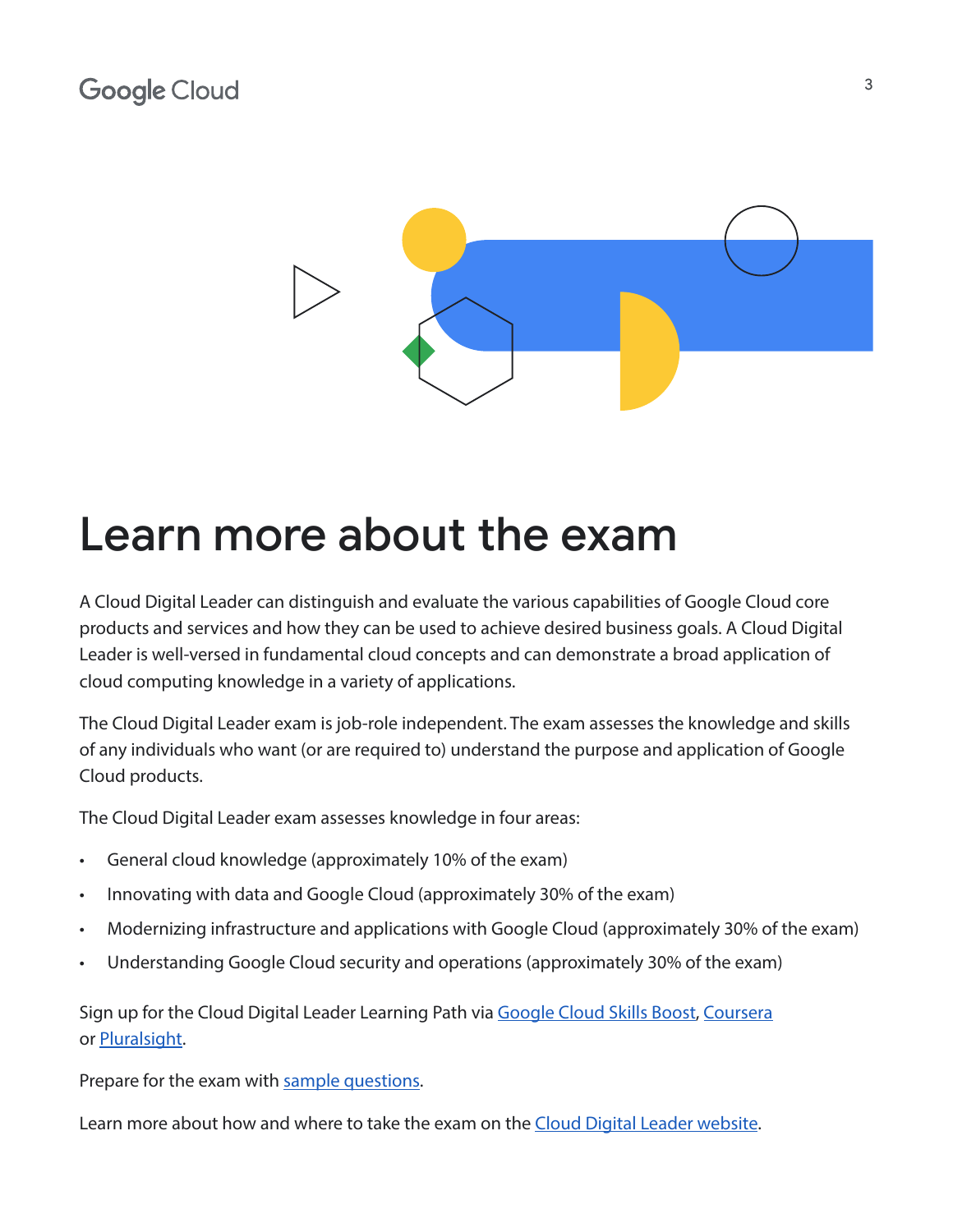## Outline of learning path content

\*For learners who have taken Google Cloud's instructor-led training the terminology differs slightly, each course listed here refers to one module, and each module refers to a lesson.



### Course 1

Introduction to Digital Transformation with Google Cloud

Module 1: Why cloud technology is revolutionizing business

Module 2: Digital transformation with Google Cloud

Module 3: Scaling the innovation mindset

## 10100111 01101110

## Course 2 Innovating with Data and Google Cloud

Module 1: The value of data Module 2: Data consolidation and analytics Module 3: Innovation with machine learning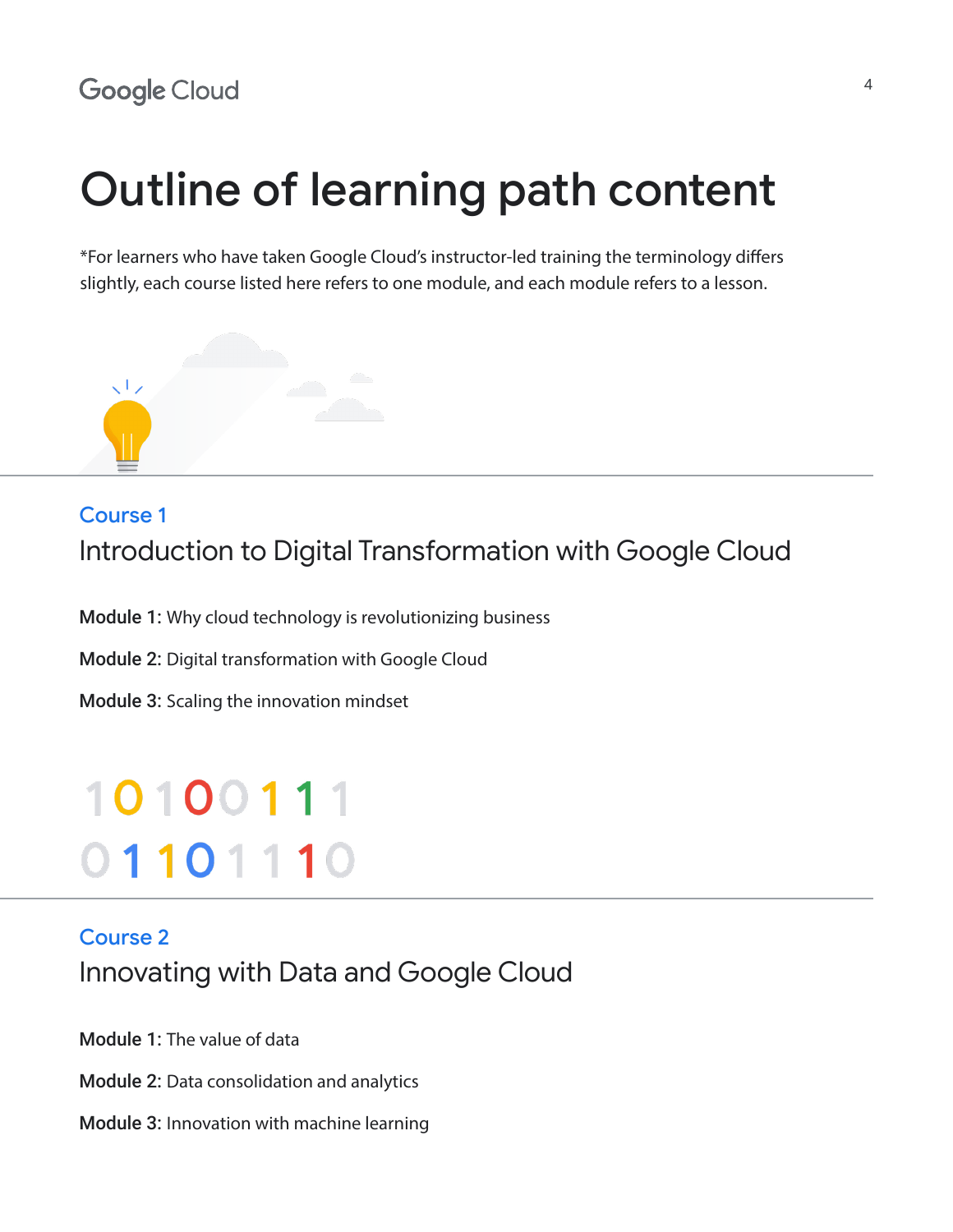

#### Course 3

## Infrastructure and Application Modernization with Google Cloud

Module 1: Modernizing IT infrastructure with Google Cloud

Module 2: Modernizing applications with Google Cloud

Module 3: The value of APIs



## Course 4 Understanding Google Cloud Security and Operations

Module 1: Financial governance in the cloud

Module 2: Security in the cloud

Module 3: Monitoring cloud IT services and operations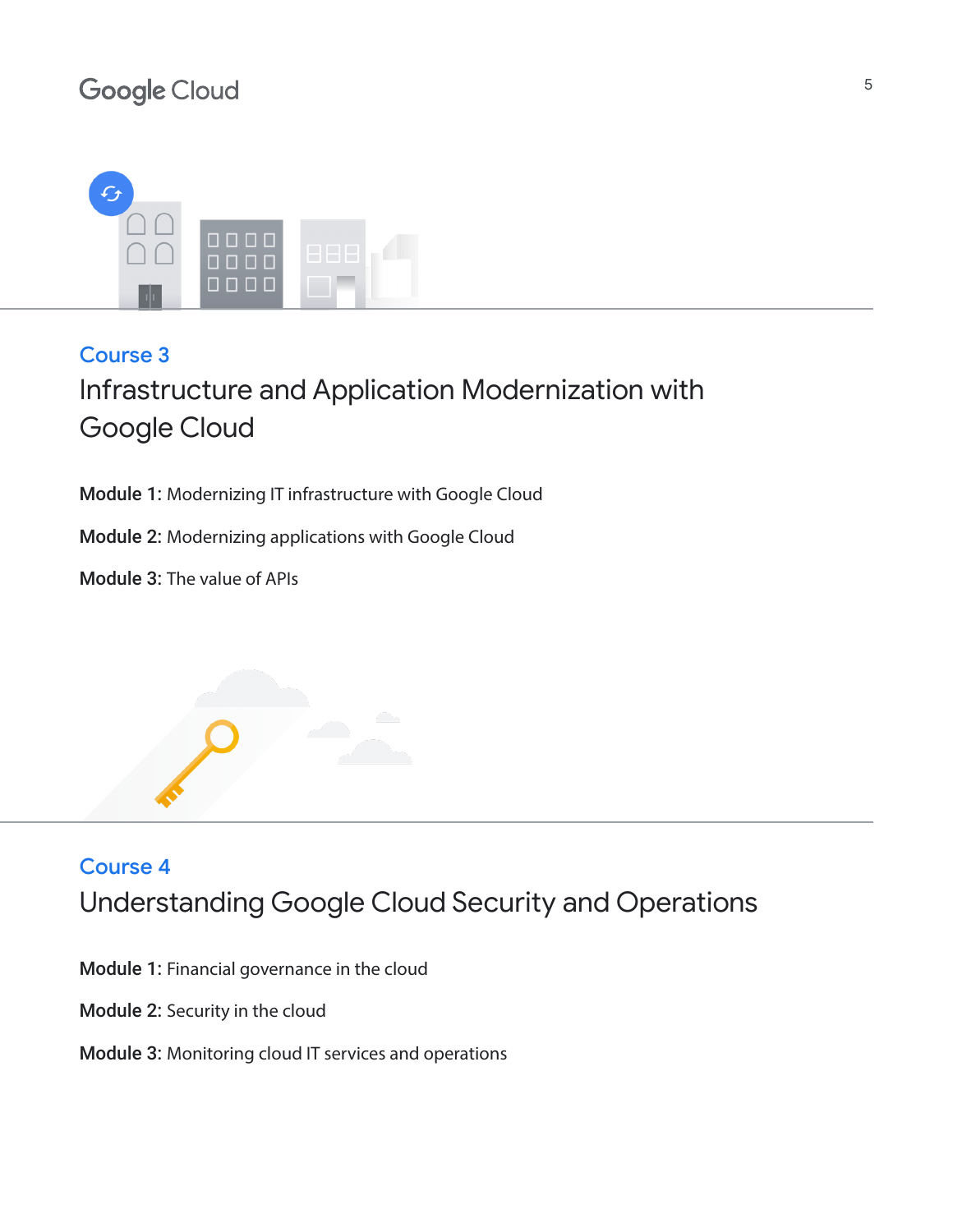## Course 1: Introduction to Digital Transformation with Google Cloud

#### Module 1: Why cloud technology is revolutionizing business

This module covers innovations throughout history that led to paradigm shifts, and looks at how cloud technology is enabling a new wave of digital transformation. It breaks down the trends in compute power and data processing capabilities. It also demonstrates how cloud computing uses industrialscale compute power and vast amounts of data to create exponential value for businesses.

#### Module 2: Digital transformation with Google Cloud

This module explores the business and technical considerations that organizations need to consider as they adopt the cloud. It addresses traditional IT infrastructure challenges and looks at how businesses should think about modernization. It explores the nature and history of company-wide applications. It explains the importance of data and touches on critical security considerations that must be built into an organization's cloud adoption journey. Finally, it gives an overview of Google Cloud Solutions for digital transformation.

#### Module 3: Scaling the innovation mindset

This module discusses culture change. It explores six focus areas that are essential to transforming culture. It covers three rules that help organizations scale the innovation mindset and applies them to real-world examples from the banking industry. It also covers some questions to help reframe the way you approach your work and to demonstrate how you can adopt an innovative mindset.

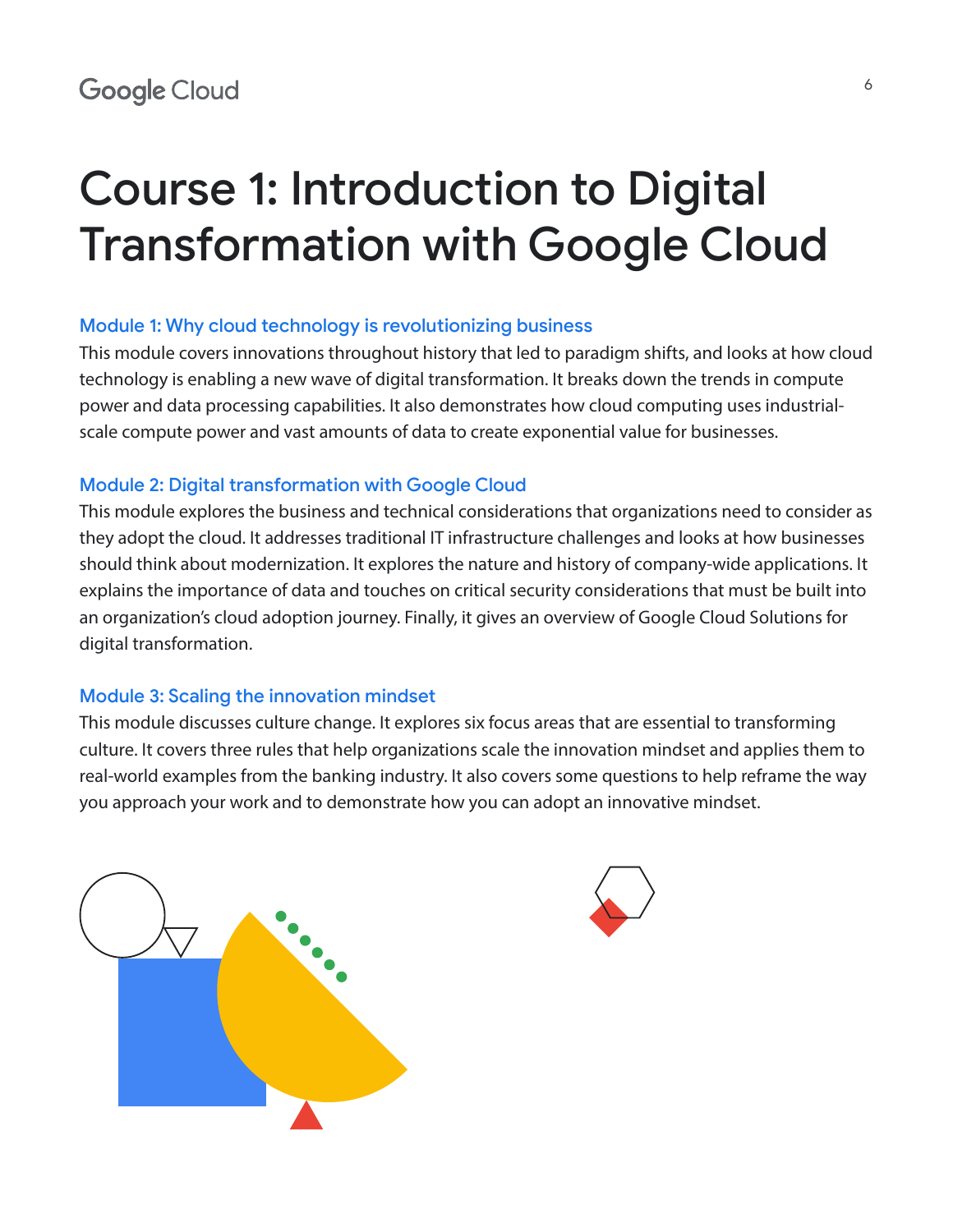

#### Key terms:

Cloud, cloud technology, compute power, computing, data, innovation

#### Focus areas for the exam:

- The difference between cloud technology and traditional or on-premises technology
- How customer expectations have changed as a result of cloud technology
- The business and technical considerations that organizations need to think about when adopting cloud technology

#### Additional reading:

- [What is cloud computing?](https://cloud.google.com/learn/what-is-cloud-computing)
- [What is digital transformation?](https://cloud.google.com/learn/what-is-digital-transformation)
- [Cloud computing 101:](https://cloud.google.com/blog/topics/inside-google-cloud/cloud-computing-101-frequently-asked-questions)
- [Frequently asked questions](https://cloud.google.com/blog/topics/inside-google-cloud/cloud-computing-101-frequently-asked-questions)
- [What is Infrastructure as a Service \(IaaS\)?](https://cloud.google.com/learn/what-is-iaas)
- [Google Cloud products list page](https://cloud.google.com/products)
- [Google's Guide to Innovation](https://services.google.com/fh/files/misc/guide_to_innovation_2020_google_cloud.pdf)
- [Google Cloud Adoption Framework](https://services.google.com/fh/files/misc/google_cloud_adoption_framework_whitepaper.pdf)  [Impact Study](https://services.google.com/fh/files/misc/google_cloud_adoption_framework_whitepaper.pdf)
- [Managing Change in the Cloud](https://services.google.com/fh/files/misc/managing_change_in_the_cloud.pdf)
- [Cloud Customer Case Studies](https://cloud.google.com/customers)
- [Google Cloud whitepapers](https://cloud.google.com/whitepapers)
- [Cloud locations](https://cloud.google.com/about/locations)
- [Google Cloud infrastructure](https://cloud.withgoogle.com/infrastructure)  [\(interactive web tool\)](https://cloud.withgoogle.com/infrastructure)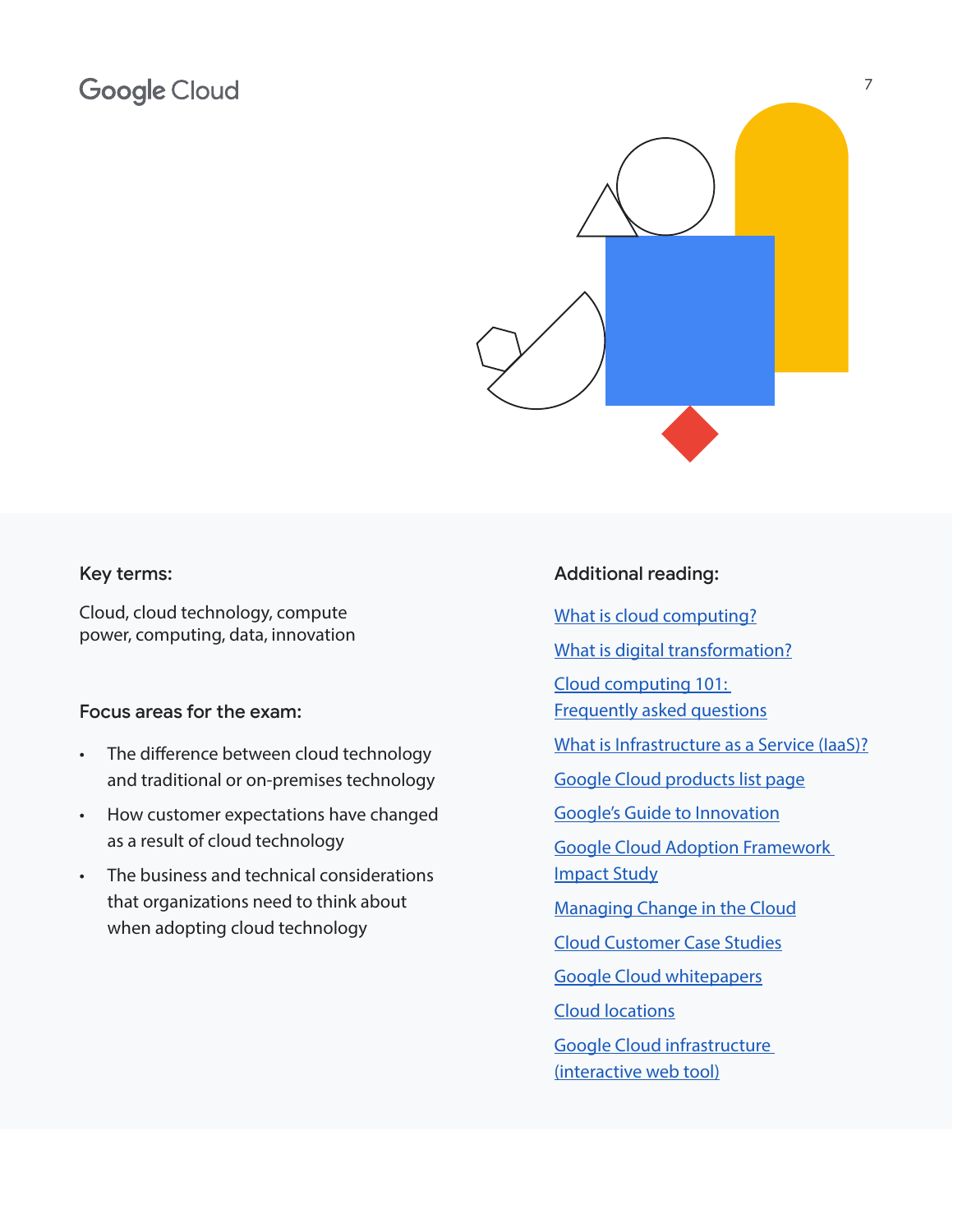

## Course 2: Innovating with Data and Google Cloud

#### Module 1: The value of data

This module answers key questions about the nature of data and its role in a business' digital transformation. It discusses how data can be leveraged in an organization, breaks down the different types of data, and covers some important data considerations for every business using data in the cloud.

#### Module 2: Data consolidation and analytics

This module compares traditional data management methods with the benefits of migrating data to the Cloud. It defines key terms related to data management and covers some use cases and applicable Google Cloud solutions. It also explores business intelligence solutions that enable businesses to gain insight into their data.

#### Module 3: Innovation with machine learning

This module defines machine learning (ML) and artificial intelligence (AI). It covers some important data quality considerations that influence the efficacy of ML models. It also highlights several realworld use cases in which customers have leveraged ML to radically transform their business.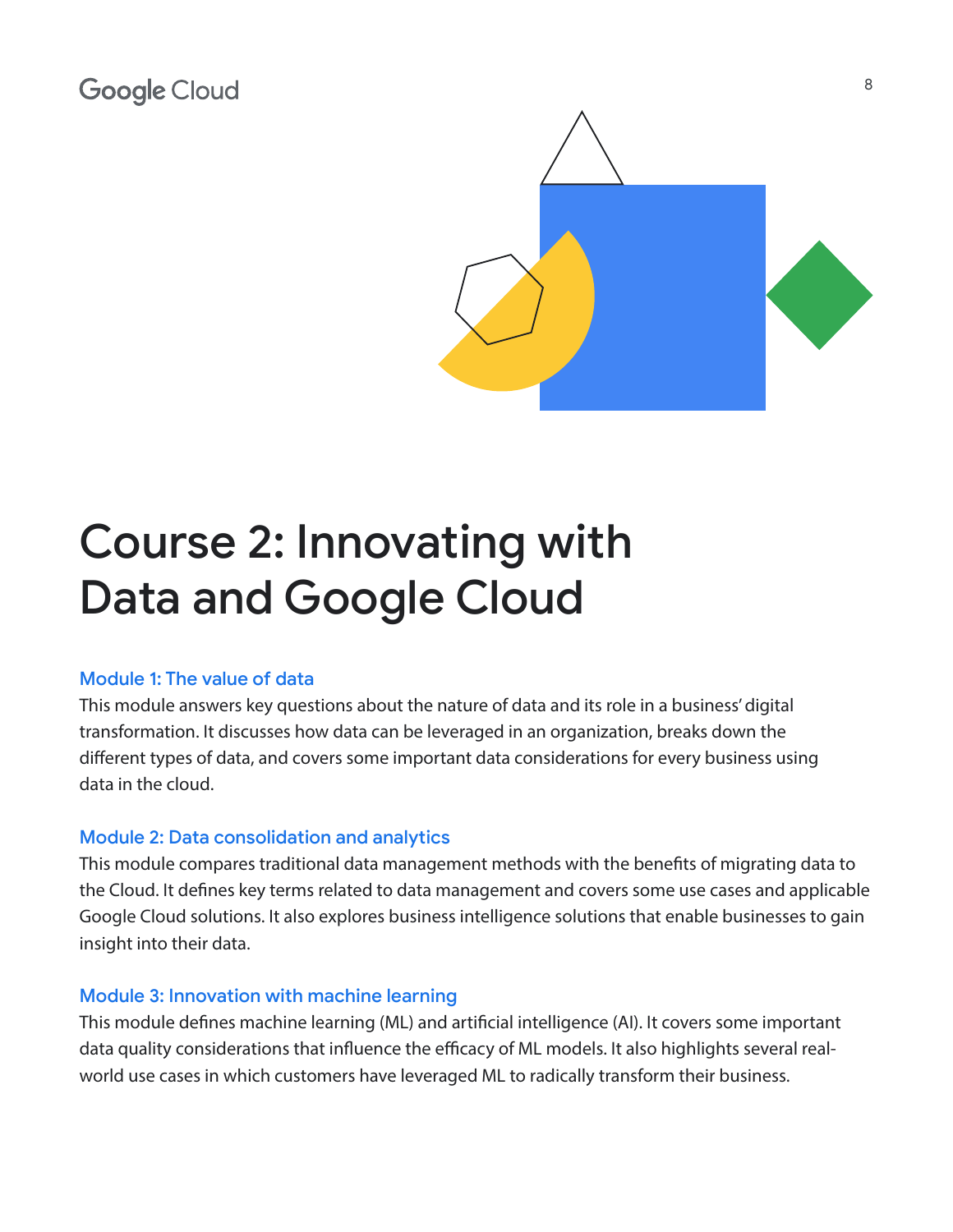#### Key terms:

Data, data management, structured data, unstructured data, databases, data warehouses, data lakes, artificial intelligence (AI), machine learning (ML), data coverage, data cleanliness/ consistency, data completeness

#### Focus areas for the exam:

- How cloud technology enables data to be applied in new ways
- The benefits of storing and managing data in the cloud
- Appropriate use cases for data solutions
- How Google Cloud data products create business insights
- The importance of data quality in ML

#### Additional reading:

- [What is a data lake?](https://cloud.google.com/learn/what-is-a-data-lake) [What is a data warehouse?](https://cloud.google.com/learn/what-is-a-data-warehouse)
- [What is streaming analytics?](https://www.google.com/url?q=https://cloud.google.com/learn/what-is-streaming-analytics&sa=D&source=docs&ust=1637162064356000&usg=AOvVaw2SFXkTt8KXGcLdImD7wr_D)
- [What is business intelligence?](https://cloud.google.com/learn/what-is-business-intelligence)
- [Build a modern, unified data analytics](https://services.google.com/fh/files/misc/googlecloud_unified_analytics_data_platform_paper_2021.pdf)  [platform with Google Cloud](https://services.google.com/fh/files/misc/googlecloud_unified_analytics_data_platform_paper_2021.pdf)
- [Principles and best practices for data](https://services.google.com/fh/files/misc/principles_best_practices_for_data-governance.pdf)  [governance in the cloud](https://services.google.com/fh/files/misc/principles_best_practices_for_data-governance.pdf)
- [What is machine learning?](https://cloud.google.com/learn/what-is-machine-learning)
- [Google Cloud's AI Adoption Framework](https://services.google.com/fh/files/misc/ai_adoption_framework_whitepaper.pdf)
- [Google Cloud Responsible AI](https://cloud.google.com/responsible-ai)

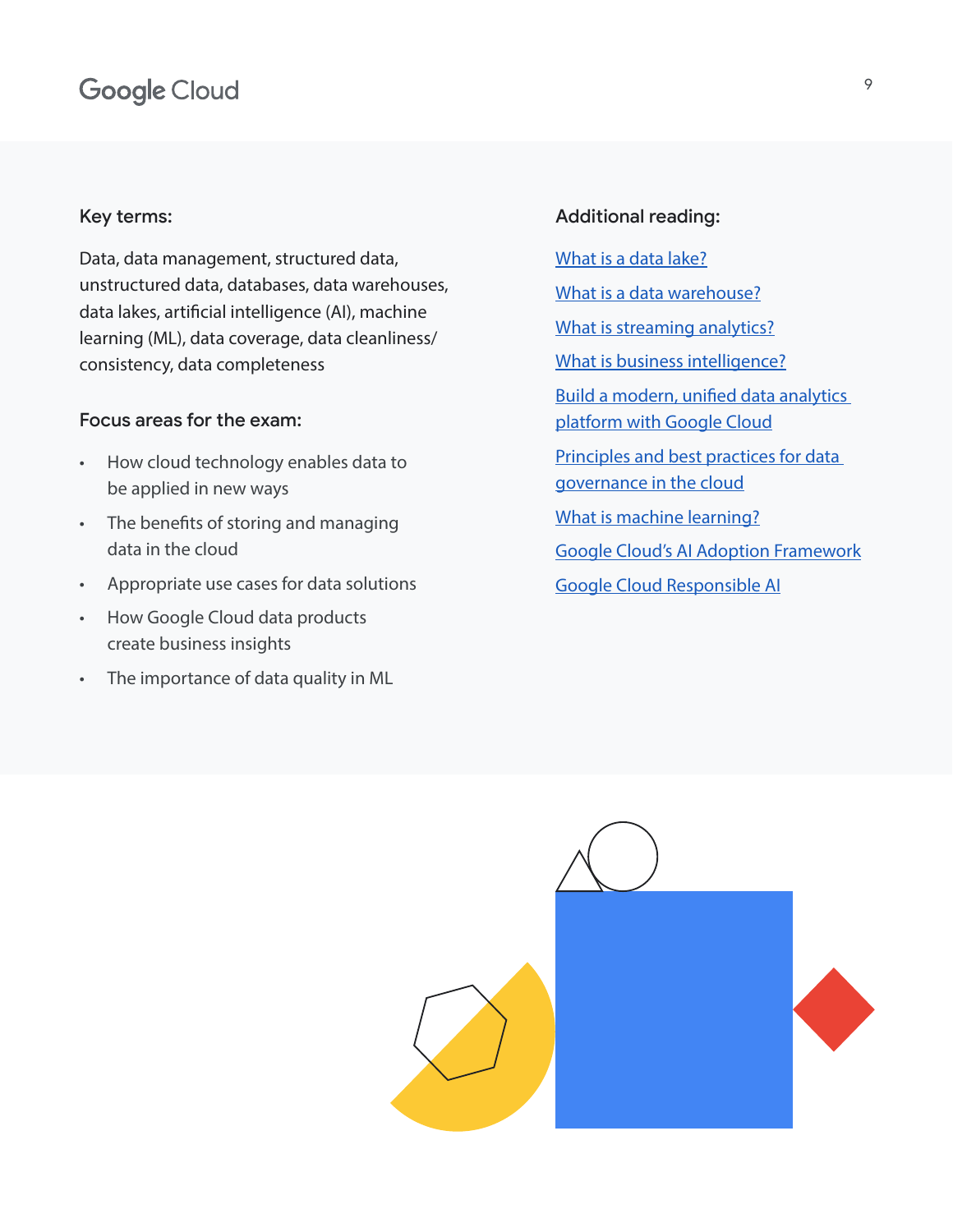## Course 3: Infrastructure and Application Modernization with Google Cloud

#### Module 1: Modernizing IT infrastructure with Google Cloud

This module covers the challenges of an outdated IT infrastructure and outlines how businesses can modernize IT using cloud technology. The course begins by exploring the different compute options available in the cloud and the benefits of each. Different Google Cloud solutions are presented, including Compute Engine, Bare Metal and Google Kubernetes Engine, along with examples of customers who have successfully used them.





#### **Containers**

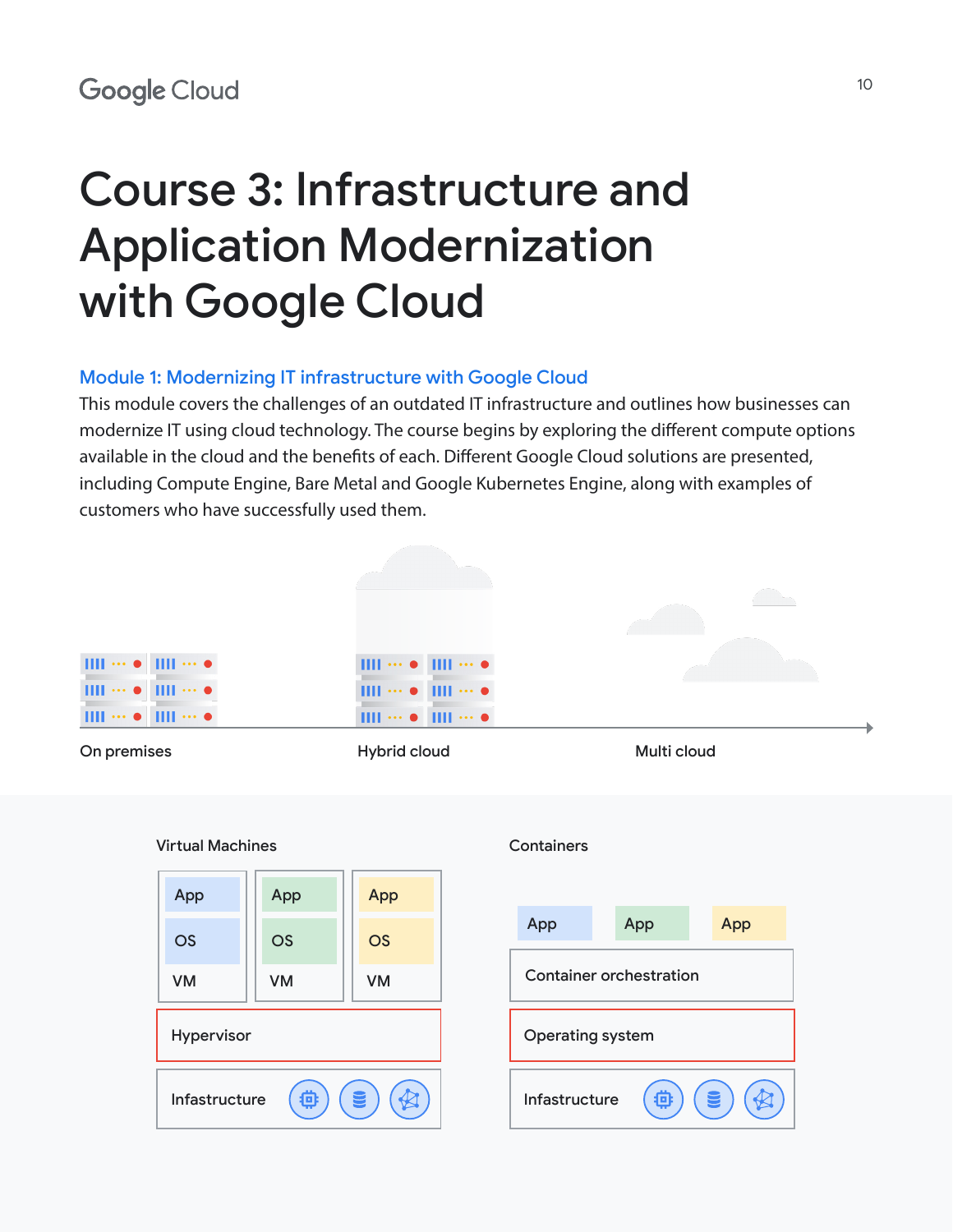#### Module 2: Modernizing applications with Google Cloud

This module explores application modernization and common patterns of moving applications to the cloud such as the greenfield strategy. Multiple examples demonstrate how cloud technologies such as App Engine enables businesses to develop, deploy, and update applications with speed, security, and agility.

#### Module 3: The value of APIs

This module covers Application Programming Interfaces (APIs) and how they unlock value from legacy systems, enabling businesses to create new value by making more services to connect to customers. It also explores how Apigee and API management systems address application development gaps.



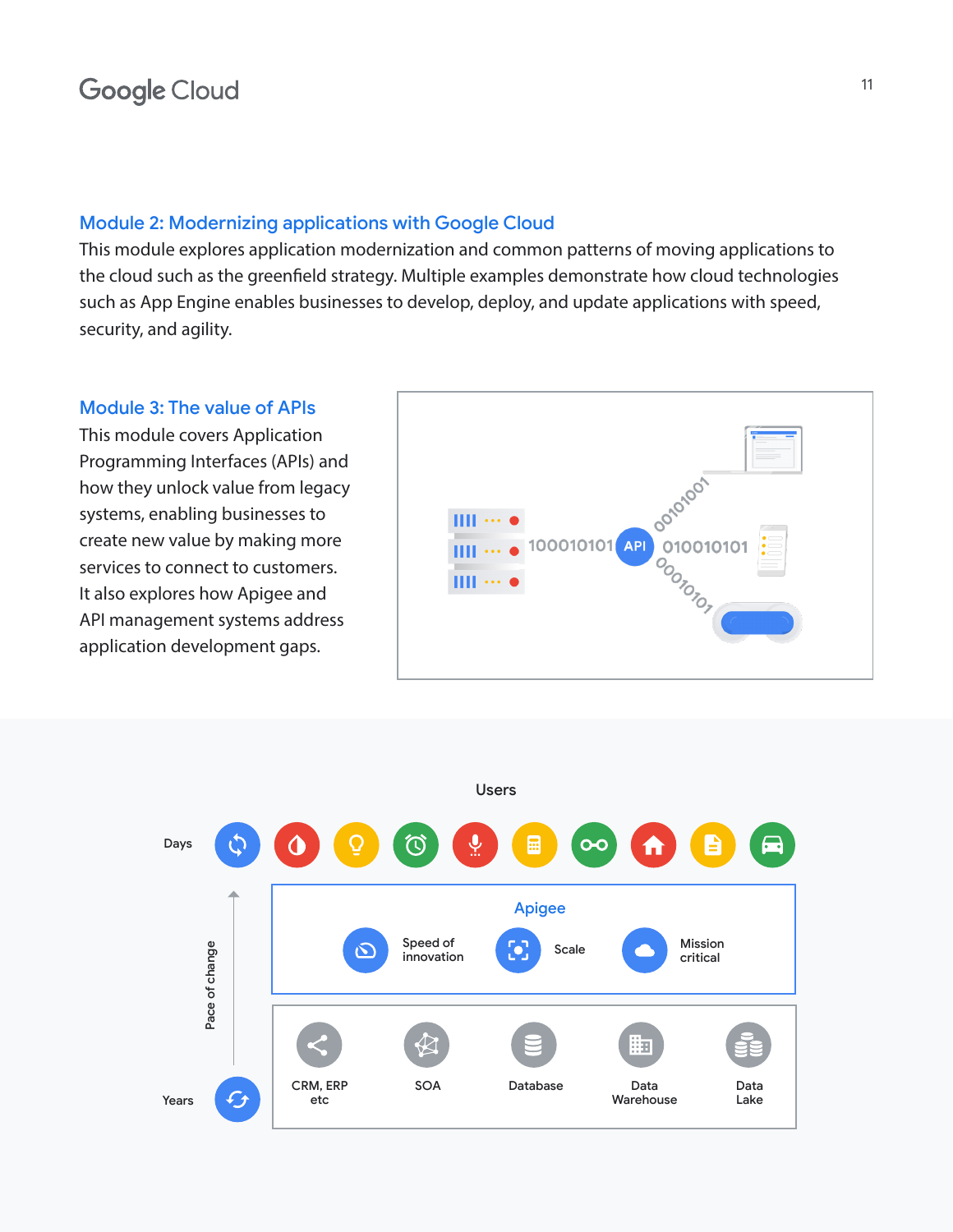

#### Key terms:

Infrastructure modernization, hybrid cloud, multi-cloud, virtual machines, containers, serverless commuting, applications, APIs

#### Focus areas for the exam:

- The benefits of modernizing infrastructure with cloud technology
- The difference between different architectures and compute options
- Google Cloud solutions for infrastructure modernization and application modernization
- The benefits of cloud-native applications and change patterns
- How APIs modernize legacy systems and create new business value
- The benefits of Apigee

#### Additional reading:

[Google Cloud overview](https://cloud.google.com/docs/overview)

- [Google Cloud geography and regions](https://cloud.google.com/docs/geography-and-regions)
- [Best practices for enterprise organizations](https://cloud.google.com/docs/enterprise/best-practices-for-enterprise-organizations)
- [Google Cloud setup checklist](https://cloud.google.com/docs/enterprise/setup-checklist)
- [What are containers?](https://cloud.google.com/learn/what-are-containers)
- [What is hybrid cloud?](https://cloud.google.com/learn/what-is-hybrid-cloud)
- [What is a virtual machine?](https://cloud.google.com/learn/what-is-a-virtual-machine)

[What is object storage?](https://cloud.google.com/learn/what-is-object-storage)

- [Migrate workloads to the public cloud:](https://cloud.google.com/resources/cloud-migration-checklist)  [an essential guide & checklist](https://cloud.google.com/resources/cloud-migration-checklist)
- [Where should I run my stuff? Choosing a](https://cloud.google.com/blog/topics/developers-practitioners/where-should-i-run-my-stuff-choosing-google-cloud-compute-option) [Google Cloud compute option](https://cloud.google.com/blog/topics/developers-practitioners/where-should-i-run-my-stuff-choosing-google-cloud-compute-option)
- [CIO's Guide to Application Migration](https://services.google.com/fh/files/misc/cio_guide_to_application_migraton.pdf)
- [CIO's Guide to Application Modernization](https://inthecloud.withgoogle.com/cio-guide-app-mod/cio_guide_app_modernization.pdf?_ga=2.135687985.1062703842.1636387866-873534910.1605864455)
- [Google Cloud Networking overview blog](https://cloud.google.com/blog/topics/developers-practitioners/google-cloud-networking-overview)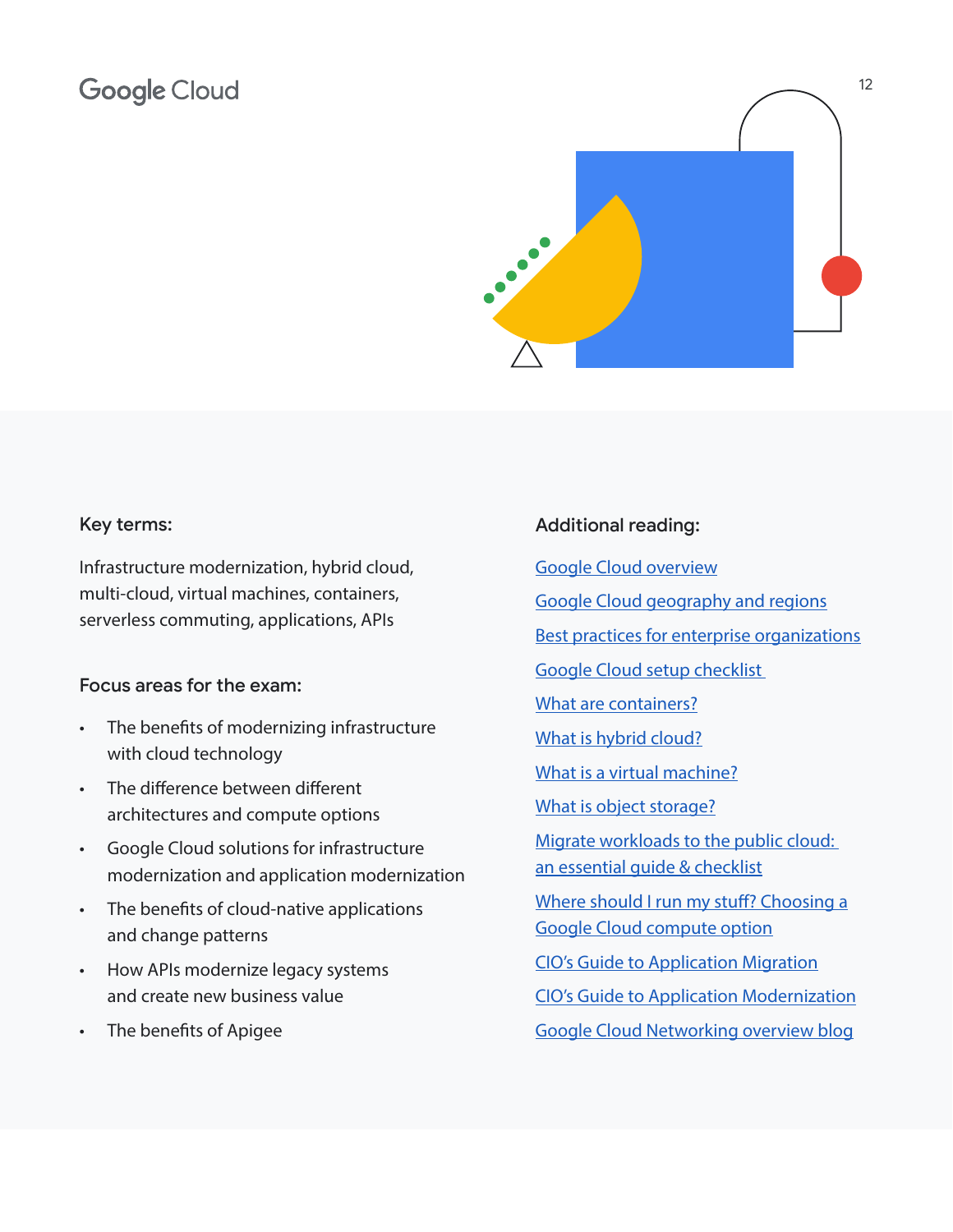

## Course 4: Understanding Google Cloud Security and Operations

#### Module 1: Financial governance in the cloud

This module covers the fundamentals of cloud cost management and outlines how businesses can choose to maintain some (or none) of their own infrastructure by purchasing IT services from a cloud provider on an ongoing basis. It also explores the best practices for managing Google Cloud costs.

#### Module 2: Security in the cloud

This module examines the shared responsibility model, which refers to how a business that accesses, stores or uses data is responsible for protecting and securing that data alongside the cloud provider. It also looks at the top cyber security threats and the defense-in-depth security built into Google Cloud.

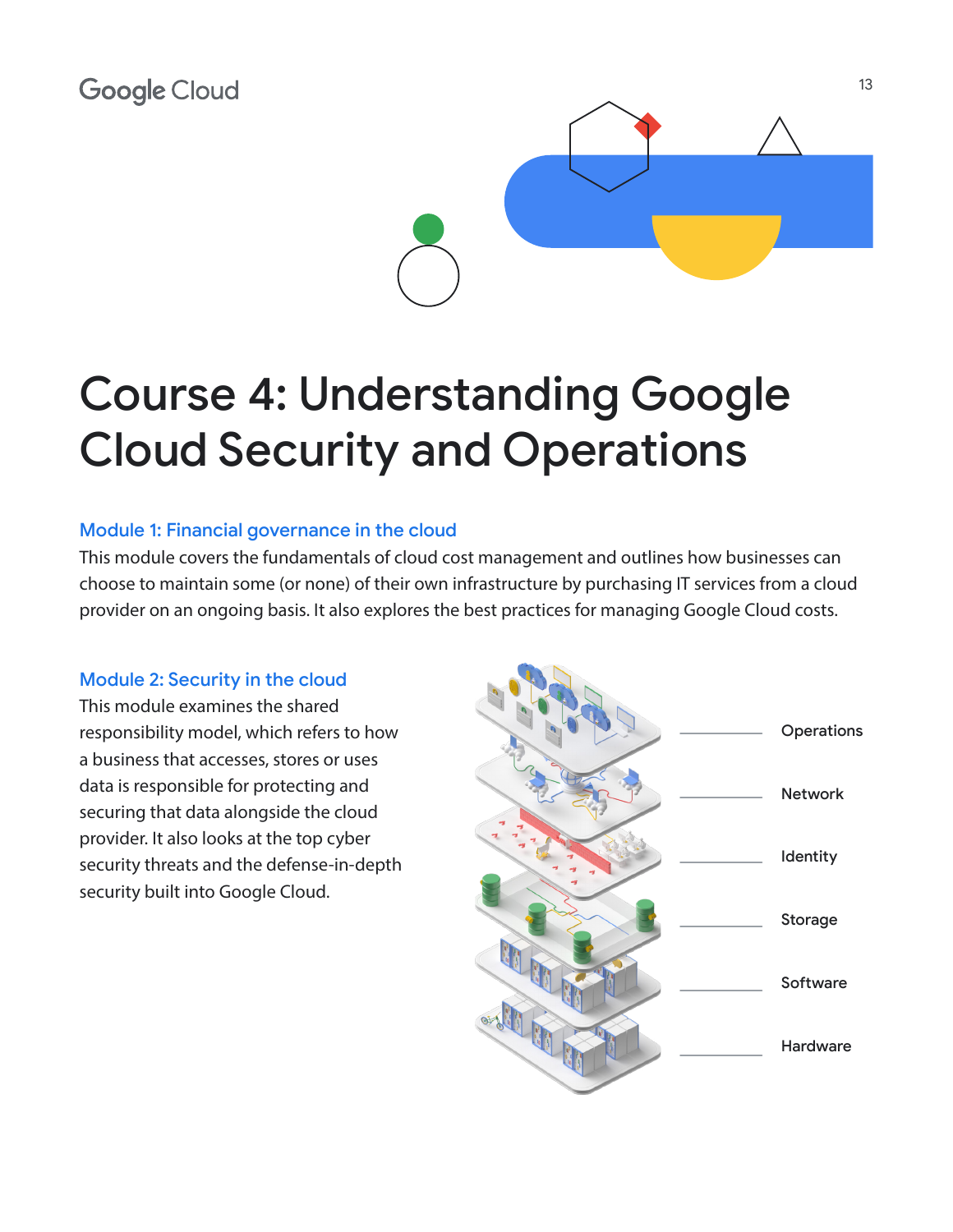

#### Module 3: Monitoring cloud IT services and operations

This module discusses how IT teams and business leaders need to rethink IT resource management in the cloud. This includes adjusting expectations to balance service availability and reliability with agile application development, as well as creating a team structure to better serve customers. Finally, the module covers how Google Cloud resource monitoring tools such as Cloud Identity, Cloud Debugger and Cloud Logging can help them to maintain visibility, accountability, control, and intelligence over their cloud environment.

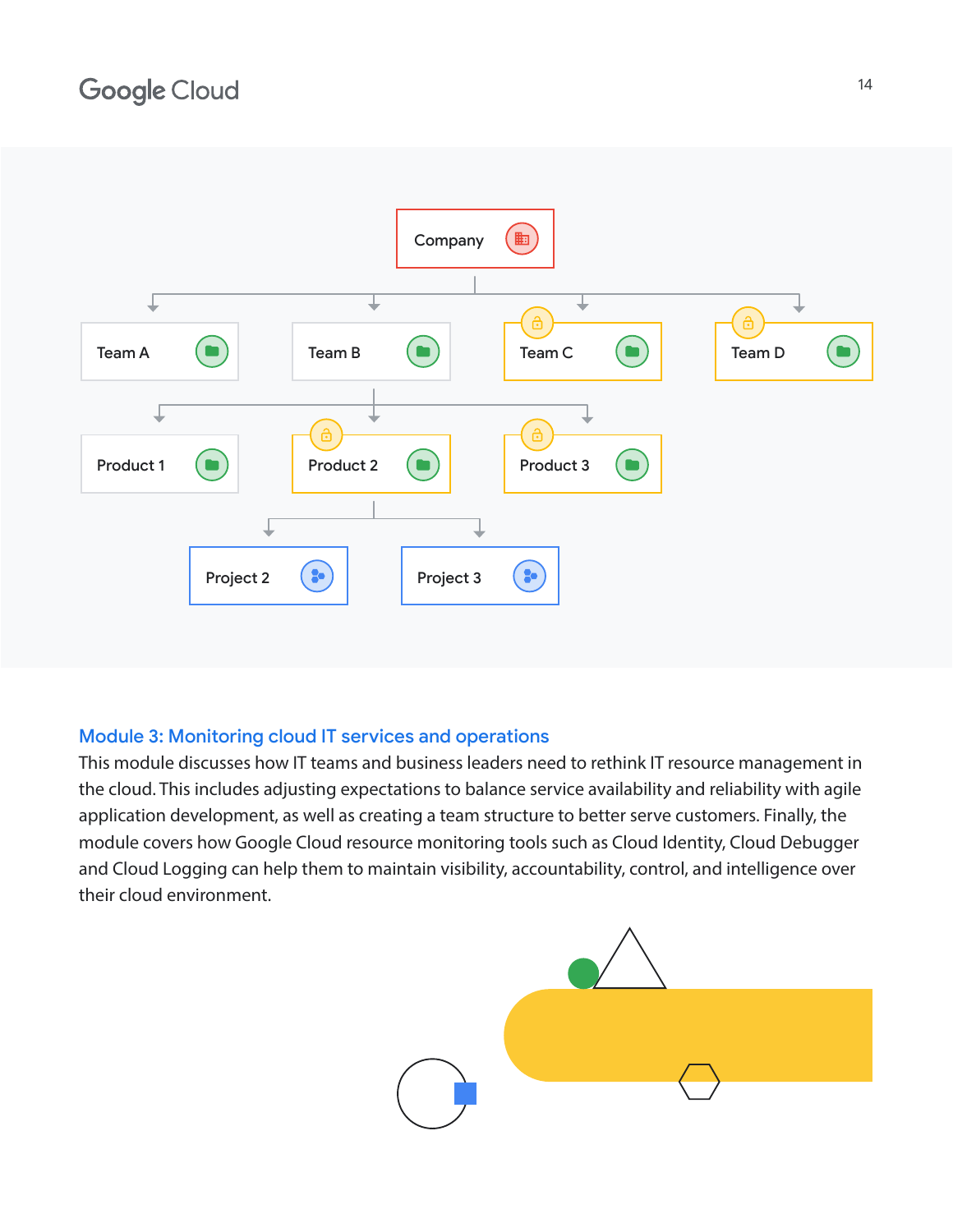

#### Key terms:

Total Cost of Ownership (TCO), visibility, accountability, control, intelligence, privacy, availability, security, control, shared responsibility model, resource hierarchy, SLO, SLA, SLI, DevOps, SRE, downtime, monitoring, logging, phishing attack, physical damage, malware and viruses, unsecured third party systems, expert knowledge, data at rest, data in transit, encryption at rest, encryption in transit, zero trust model, least privileged model

#### Focus areas for the exam:

- How cloud technology impacts TCO
- Cost management strategies
- Fundamental cloud security terms and top cybersecurity threats
- Security with Google Cloud
- How IT operations need to change in the cloud, including service availability expectations, DevOps and SRE
- Cloud resource monitoring and application performance management

#### Additional reading:

[Google Cloud security](https://services.google.com/fh/files/misc/google-cloud-security-foundations-guide.pdf)  [foundations guide](https://services.google.com/fh/files/misc/google-cloud-security-foundations-guide.pdf)

[Google security](https://cloud.google.com/security/overview/whitepaper)

[A guide to financial governance](https://cloud.google.com/files/guide-to-financial-governance.pdf) [in the cloud](https://cloud.google.com/files/guide-to-financial-governance.pdf)

[Google Infrastructure Security](https://cloud.google.com/security/infrastructure) [Design Overview](https://cloud.google.com/security/infrastructure)

[Increasing business value with better](https://services.google.com/fh/files/misc/sre-it-operations-whitepaper.pdf) [IT operations: A guide to site reliability](https://services.google.com/fh/files/misc/sre-it-operations-whitepaper.pdf) [engineering \(SRE\)](https://services.google.com/fh/files/misc/sre-it-operations-whitepaper.pdf)

[Exploring container security: the](https://cloud.google.com/blog/products/containers-kubernetes/exploring-container-security-the-shared-responsibility-model-in-gke-container-security-shared-responsibility-model-gke)  [shared responsibility model in GKE](https://cloud.google.com/blog/products/containers-kubernetes/exploring-container-security-the-shared-responsibility-model-in-gke-container-security-shared-responsibility-model-gke)

[Resource hierarchy](https://cloud.google.com/resource-manager/docs/cloud-platform-resource-hierarchy)

[AirAsia: adopting a modern identity](https://services.google.com/fh/files/misc/air_asia_cloud_identity_customer_story.pdf) [solution with Google Cloud](https://services.google.com/fh/files/misc/air_asia_cloud_identity_customer_story.pdf)

[Voyage to the modern workplace](https://services.google.com/fh/files/misc/cloud_identity_infographic_final.pdf)

[Encryption at rest in Google Cloud](https://cloud.google.com/security/encryption/default-encryption/)

[Encryption in transit in Google Cloud](https://cloud.google.com/security/encryption-in-transit)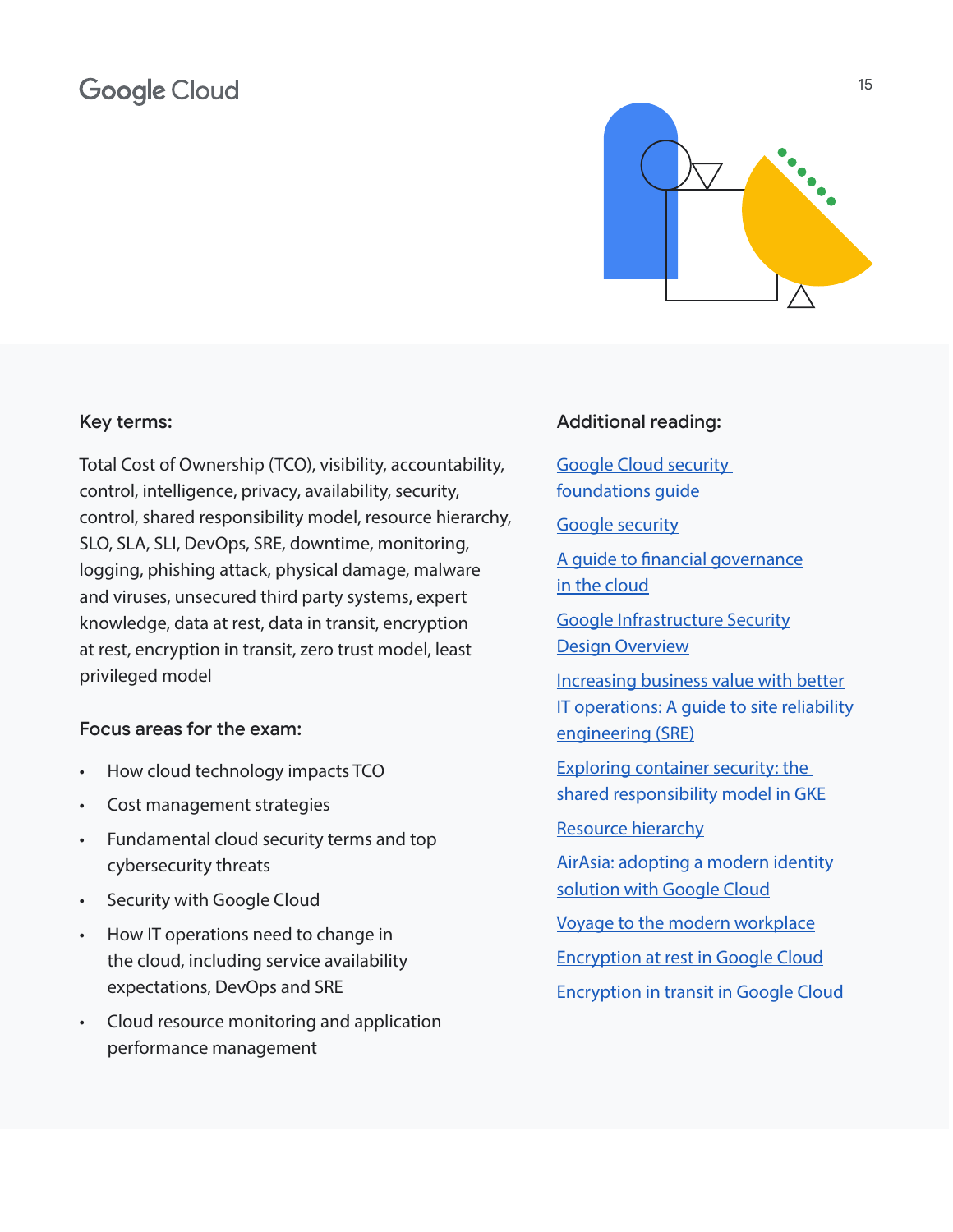

## **Glossary**

### Course 1

The cloud – A metaphor for the network of data centers that store and compute information available through the Internet. It includes the complex web of software, computers, networks and security systems involved.

Cloud technology/computing – The technology and processes needed to store, manage, and access data that is transferred over the Cloud (as opposed to data that remains on your computer's hard drive).

Digital transformation – When an organization takes advantage of new technologies to redesign and redefine relationships with their customers, employees, and partners. Digital transformation uses modern digital technologies—including all types of public, private, and hybrid cloud platforms—to create or modify business processes, culture, and customer experiences to meet changing business and market dynamics.

Computing – A machine's ability to process, store, retrieve, compare and analyze information, and to automate tasks often done by computer programs (otherwise known as software or applications).

Compute power – The speed at which a computer is able to process data.

Data – Any information that is useful to an organization. Can be numbers on a spreadsheet, text in an email, audio or video recordings, images, or even ideas in employees' heads. Includes internal and external information.

Think 10x – Also 'generating big ideas'. Finding solutions that make improvements by 10 times, rather than 10 percent.

Launch and iterate – Also 'continuous learning'. A mindset and a practice where, instead of starting off with a perfect solution, you figure it out through experimentation.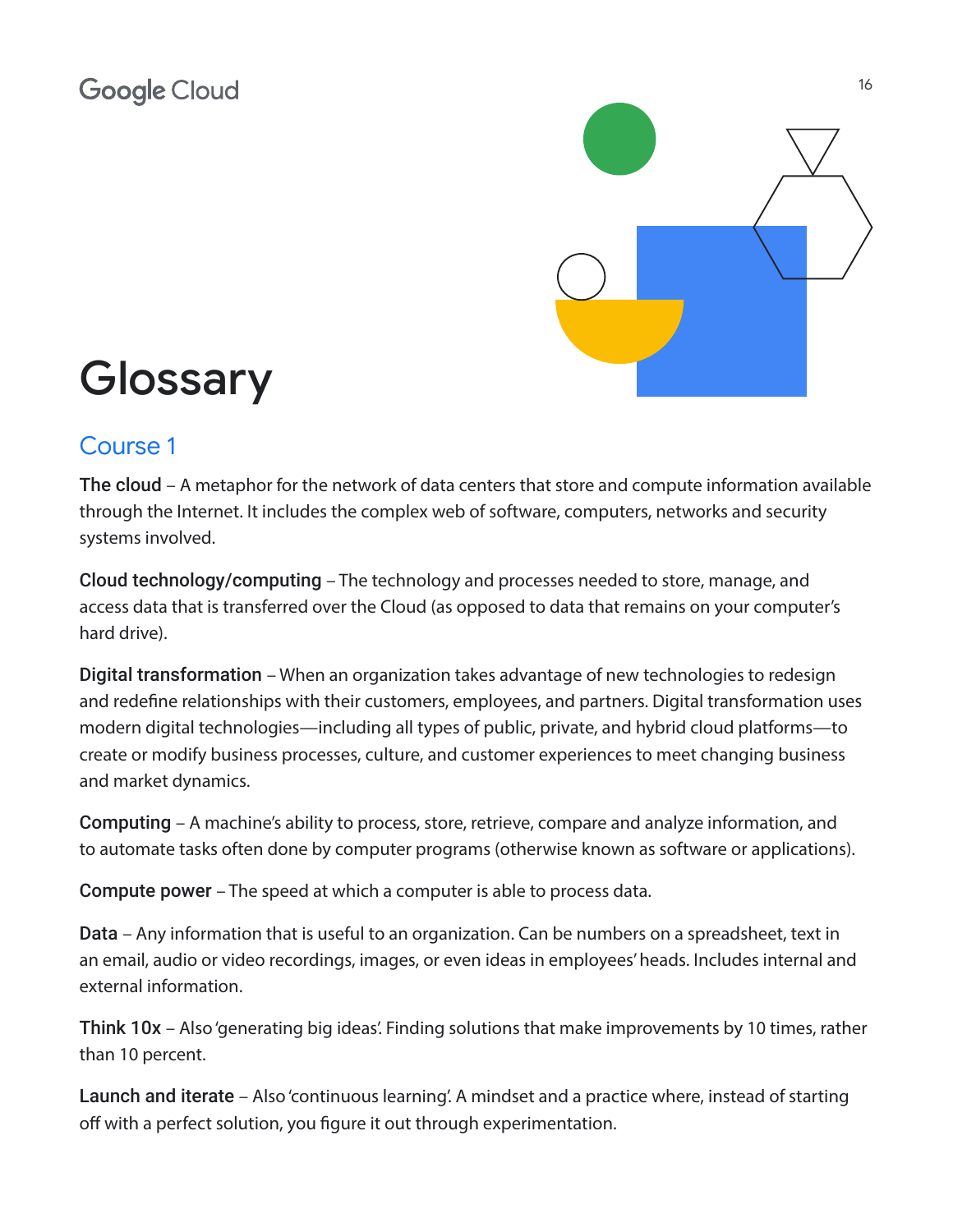

### Course 2

Data point – A piece of information (e.g. a customer purchase or return).

Dataset – Aggregated data points of one category (e.g. customer transactions).

Structured data – Highly organized, quantitative data (e.g. names or credit card numbers). Easily stored and managed in databases.

Unstructured data – Data that has no organization and tends to be qualitative (e.g. word processing documents or images). Can be stored as objects, which consist of the data in its native format along with metadata such as unique identifiers.

Object storage - A data storage architecture for large stores of unstructured data, designating each piece of data as an object (e.g. audio or multimedia files).

Database – An organized collection of data generally stored in tables and accessed electronically from a computer system. Built and optimized to enable the efficient ingestion of large amounts of data from many different sources.

Data integrity – Also known as transaction integrity, this refers to the accuracy and consistency of data stored in a database.

Metadata – Information about objects (e.g. about images or audio).

Data warehouse – The central hub for all business data, it assembles data from multiple sources, including databases. When combined with connector tools, it can transform unstructured data into semi-structured data that can be used for analysis. Data warehouses are built to rapidly analyse and report massive and multi-dimensional datasets on an ongoing basis, in real-time.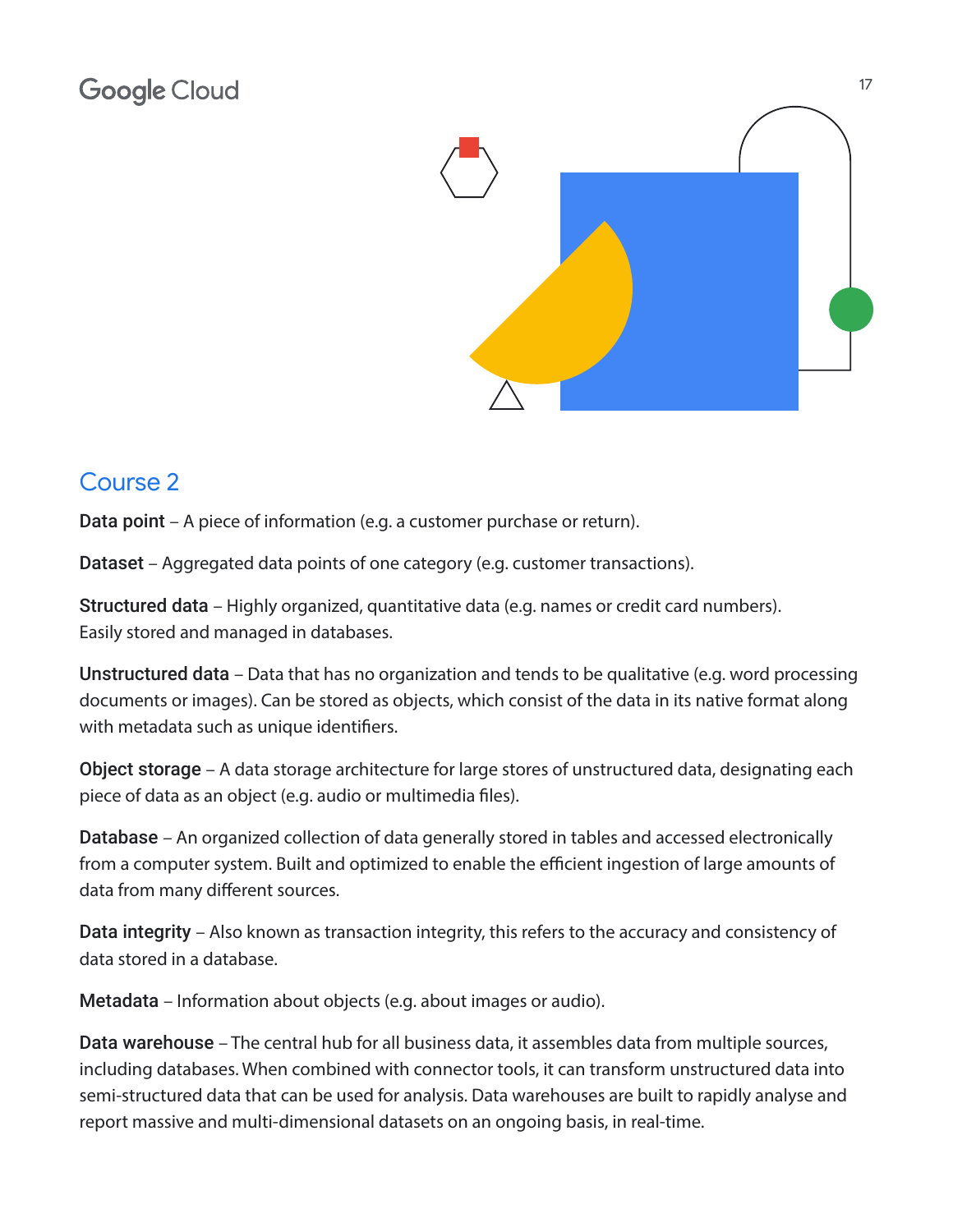

Data lake – A data lake is a repository designed to store, process, and secure large amounts of structured, semistructured, and unstructured data. It can store data in its native format and process any variety of it, ignoring size limits and serves many purposes, such as exploratory data analysis.

Artificial intelligence (AI) – A broad field or term that describes any kind of machine capable of a task that normally requires human intelligence, such as visual perception, speech recognition, decision-making, or translation between languages.

Machine learning (ML) – A branch within the field of AI. Computers that can "learn" from data and make predictions or decisions without being explicitly programmed to do so, using algorithms or models to analyze data. These algorithms use historical data as input to predict new output values.

## Course 3

Virtual machines (VM) - A VM is a virtualized instance of a server that re-creates the functionality of a dedicated physical server. It uses a partitioned space inside a physical server which makes it easy to optimize and reallocate resources and allow multiple systems to run on the same hardware.

Hypervisor – The software layer that sits on top of physical hardware. Multiple VMs are built on top of the hypervisor and are enabled by it.

Container – Follows the same principle as a VM, providing an isolated environment to run software services and optimize resources from one piece of hardware. Containers are more efficient than VMs because they do not recreate a full representation of the hardware, but only recreate or virtualize the operating system.

Kubernetes – An open source cluster management system that provides automated container orchestration.

Serverless computing – A cloud computing execution model in which the cloud provider allocates machine resources on demand, taking care of the servers on behalf of their customers. Businesses provide code for the function they want to run and the cloud provider handles all infrastructure management. Resources such as compute power are automatically provisioned behind the scenes as needed.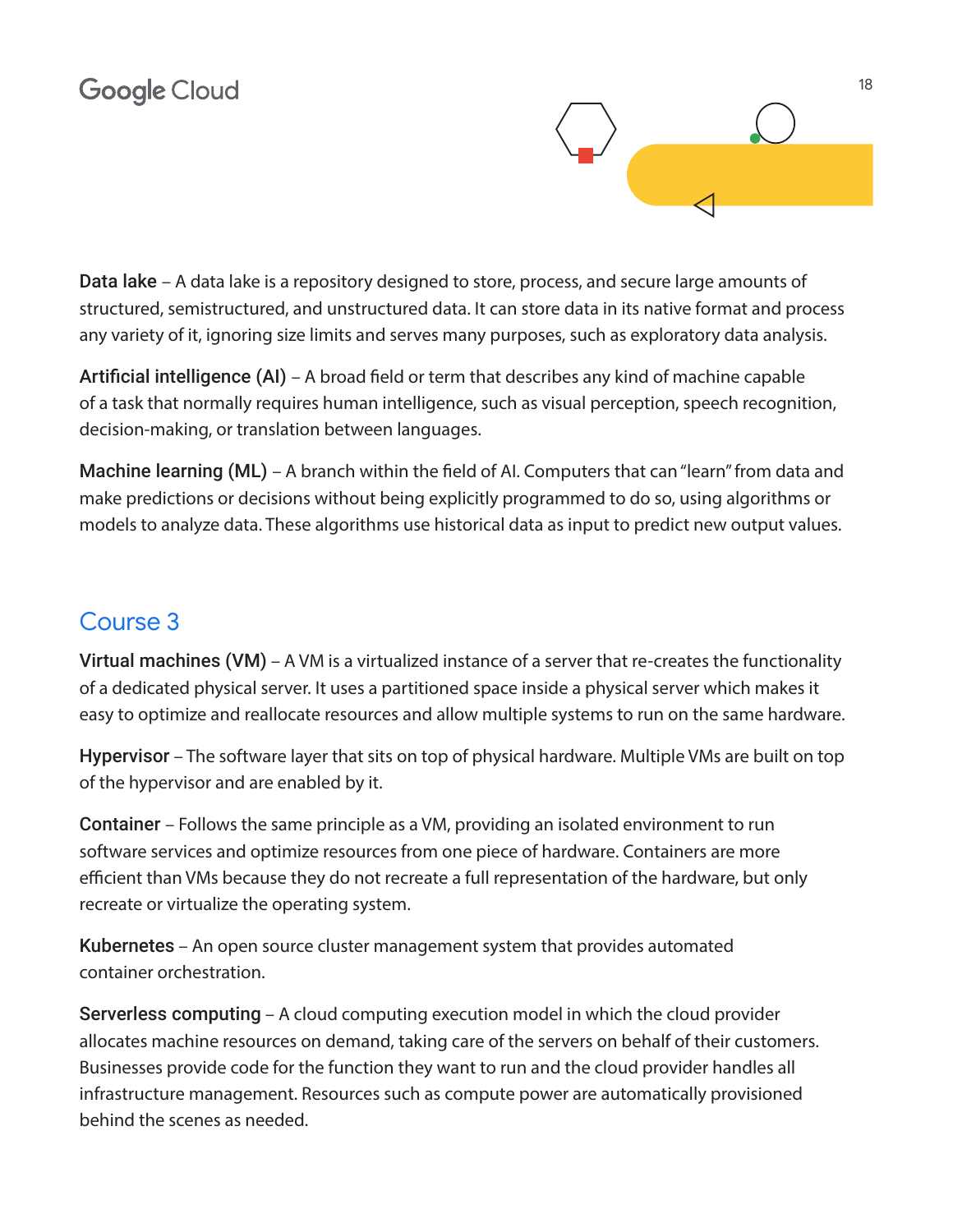Private cloud – When an organization has virtualized servers in its own data centers to create its own private on-premises environment.

Hybrid cloud – When an organization uses some combination of on-premises or private cloud infrastructure and public cloud services.

Multi-cloud – When an organization is using multiple public cloud providers as part of its architecture.

Application (or app) – A computer program or software that is designed to carry out a specific digital task, typically used or run by an end-user. In this digital age, customers expect applications to be intuitive, well-functioning, and efficient.

Application programming interface (API) – A piece of software that interfaces with or connects different applications and enables information to flow between systems. In contrast to a user interface, which connects a computer to a person, an API connects computers or pieces of software to each other. One purpose of APIs is to hide the internal details of how a system works, exposing only those parts a developer wants to allow a user or program to interface with. In this way APIs can help organizations to adapt to modern business needs by allowing access to older legacy systems.

### Course 4

Total cost of ownership (TCO) – A comprehensive assessment of all layers within the infrastructure and other associated costs across the business over time. Includes acquiring hardware and software, management and support, communications, and user expenses, and the cost of service downtime, training and other productivity losses.

Privacy – The data an organization or an individual has access to, and who they can share that data with.

Security – The policies, procedures and controls put in place to keep data and infrastructure safe.

Availability – The duration for which the cloud service provider guarantees that client's data and services are up and running or accessible.

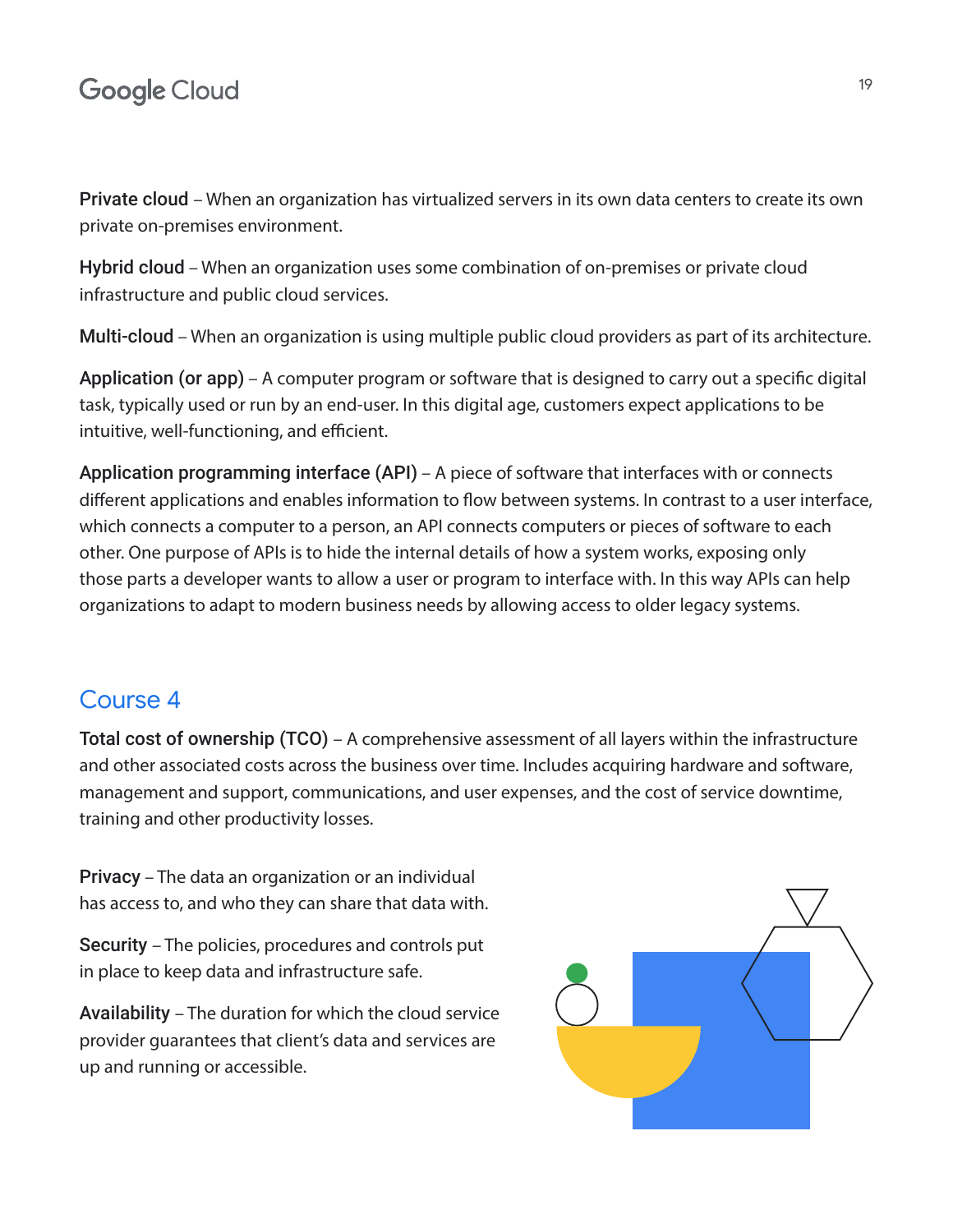

Shared responsibility model – A model in which the responsibility to secure data is shared between a business and the cloud provider. The cloud service provider is the data processor, while the organization is the data controller.

Defense-in-depth – The cloud service provider manages the security of its infrastructure and its data centers, and customers gain the benefits of their infrastructure's multiple built in security layers.

Resource hierarchy - How an IT team can organize a business's Google Cloud environment and how that service structure maps to the organization's actual structure. It determines what resources users can access.

DevOps – Developer operations. A philosophy that seeks to create a more collaborative and accountable culture within developer and operations teams. Five objectives of DevOps include reducing silos, accepting failure as normal, implementing gradual change, leveraging tooling and automation and measuring everything.

SRE – Site reliability engineering. A discipline that applies aspects of software engineering to operations. The goals of SRE are to create ultra-scalable and highly reliable software systems. Best practices central to SRE align with DevOps objectives.

Monitoring – Gathering predefined sets of metrics or logs. Monitoring is the foundation for site reliability engineering because it provides visibility into the performance, uptime, and overall health of cloud powered applications.

Log file – A text file where applications (including the operating system) write events. Log files make it easier for developers, DevOps and system administrators to get insights and identify the root cause of issues within applications and the infrastructure.

Logging – A process that allows IT teams to analyze selected logs and accelerate application troubleshooting.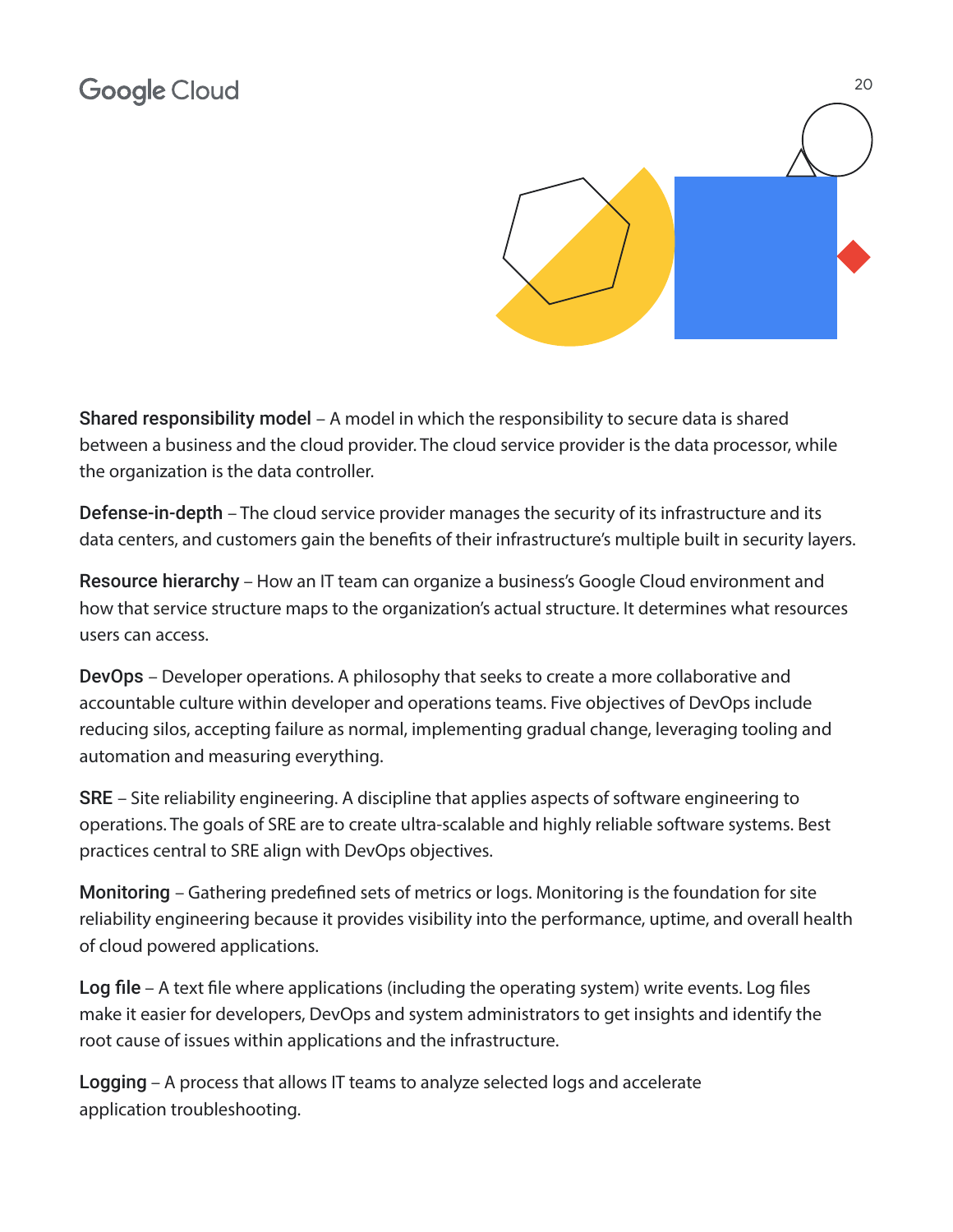

## List of Google Products/Solutions

For more information about [Google Cloud products](https://cloud.google.com/products/?hl=en)

For more information about [Google Cloud Solutions](https://cloud.google.com/solutions)

Blog[: 21 Google Cloud tools, each explained in under 2 minutes](https://cloud.google.com/blog/topics/inside-google-cloud/21-google-cloud-tools-each-explained-under-2-minutes)

Cloud SQL – Google Cloud's database service (relational database management service)

Cloud Spanner – A fully managed Google Cloud database service designed for global scale

**BigQuery** – Google Cloud's leading data warehouse solution

Cloud Storage – Google Cloud's object storage service for structured, semi-structured and structured data. One of several products used in data lake solutions

Looker – Google Cloud business intelligence solution

Vertex AI – A unified platform for training, hosting and managing ML models

TensorFlow – An end-to-end open source platform for machine learning, with a comprehensive, flexible ecosystem of tools, libraries and community resources, originally created by Google

Compute Engine – Virtual machines running in Google's data center

VMware Engine – An engine for migrating and running VMware workloads natively on Google Cloud

Bare Metal – Infrastructure to run specialized workloads on Google Cloud